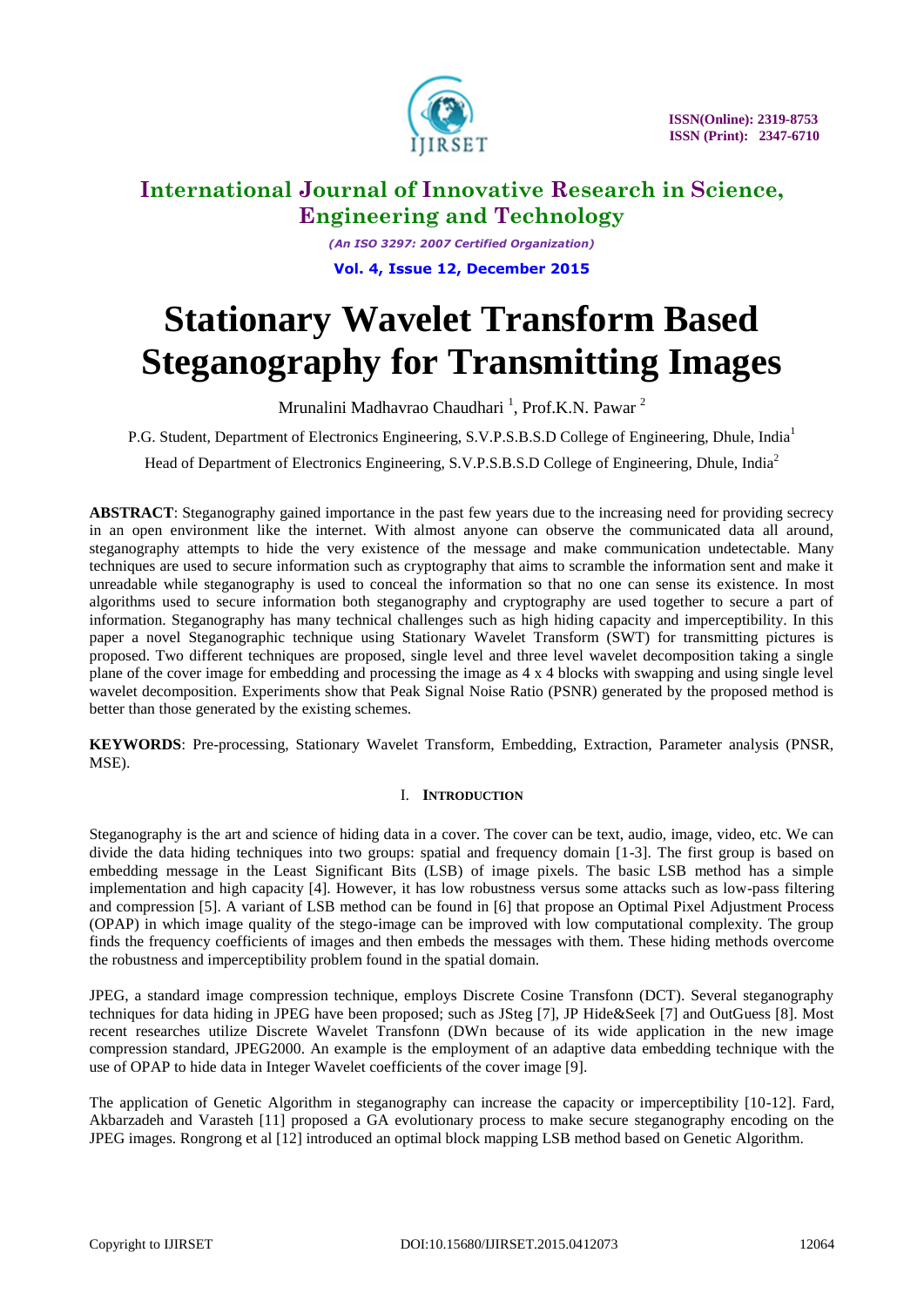

*(An ISO 3297: 2007 Certified Organization)*

#### **Vol. 4, Issue 12, December 2015**

#### II. **LITERATURE SURVEY**

1. A new Image Steganography scheme is proposed in this paper. Based on different requirements of applications, two operation modes and 5 cases are provided for selection. According to the simulation results, the PSNR is still a satisfactory value even the highest capacity case is applied. This is due to the different characteristics of DWT coefficients in different sub-bands. Since the most essential portion (the low frequency part) is kept unchanged while the secret messages are embedded in the high frequency sub-bands (corresponding to the edges portion of the original image).

2. In this paper, we observe the effect of embedding the secret messages into different bands of cover image. Experimental results show that error block replacement in diagonal detail coefficients (CD) gives better Peak Signal to Noise Ratio (PSNR) as compared to PSNR obtained when using the replacement with other coefficients (CV and CD).

3. Steganography, especially combined with cryptography, is a powerful tool which enables people to communicate without possible eavesdroppers even knowing there is a form of communication in the first place. The methods used in the science of steganography have advanced a lot over the past centuries, especially with the rise of the computer era. Although the techniques are still not used very often, the possibilities are endless. Many different techniques exist and continue to be developed, while the ways of detecting hidden messages also advance quickly. Since detection can never give a guarantee of finding all hidden information, it can be used together with methods of defeating steganography, to minimize the chances of hidden communication taking place. Even then, perfect steganography, where the secret key will merely point out parts of a cover source which form the message, will pass undetected, because the cover source contains no information about the secret message at all. In the near future, the most important use of Steganographic techniques will probably lie in the field of digital watermarking. Content providers are eager to protect their copyrighted works against illegal distribution and digital watermarks provide a way of tracking the owners of these materials. Although it will not prevent the distribution itself, it will enable the content provider to start legal actions against the violators of the copyrights, as they can now be tracked down.

4. The color quantization algorithm proposed here is quasipreserving of luminance information. In general, most color quantization algorithms are based on multidimensional data processing, which ignores the meaning of the color axis. On the other hand, the color quantization algorithm presented here uses the characteristics of the human visual system as much as possible. This is a difference between our color quantization and conventional methods.

### III.**IMAGE TYPES**

There are three type of image, which is described below.

#### **3.1 Binary image**

Logical array containing only 0s and 1s, interpreted as black and white, respectively.

#### **3.2 Grayscale image**

It is also known as an intensity, gray scale, or gray level image. Array of class uint8, uint16, int16, single, or double whose pixel values specify intensity values. For single or double arrays, values range from [0,1]. For uint8, values range from [0,255]. For uint16, values range from [0, 65535]. For int16, values range from [-32768, 32767].

#### **3.3 True color image**

It is also known as an RGB image. A true color image is an image in which each pixel is specified by three values one each for the red, blue, and green components of the pixel scalar. M by -n-by-3 array of class uint8, uint16, single, or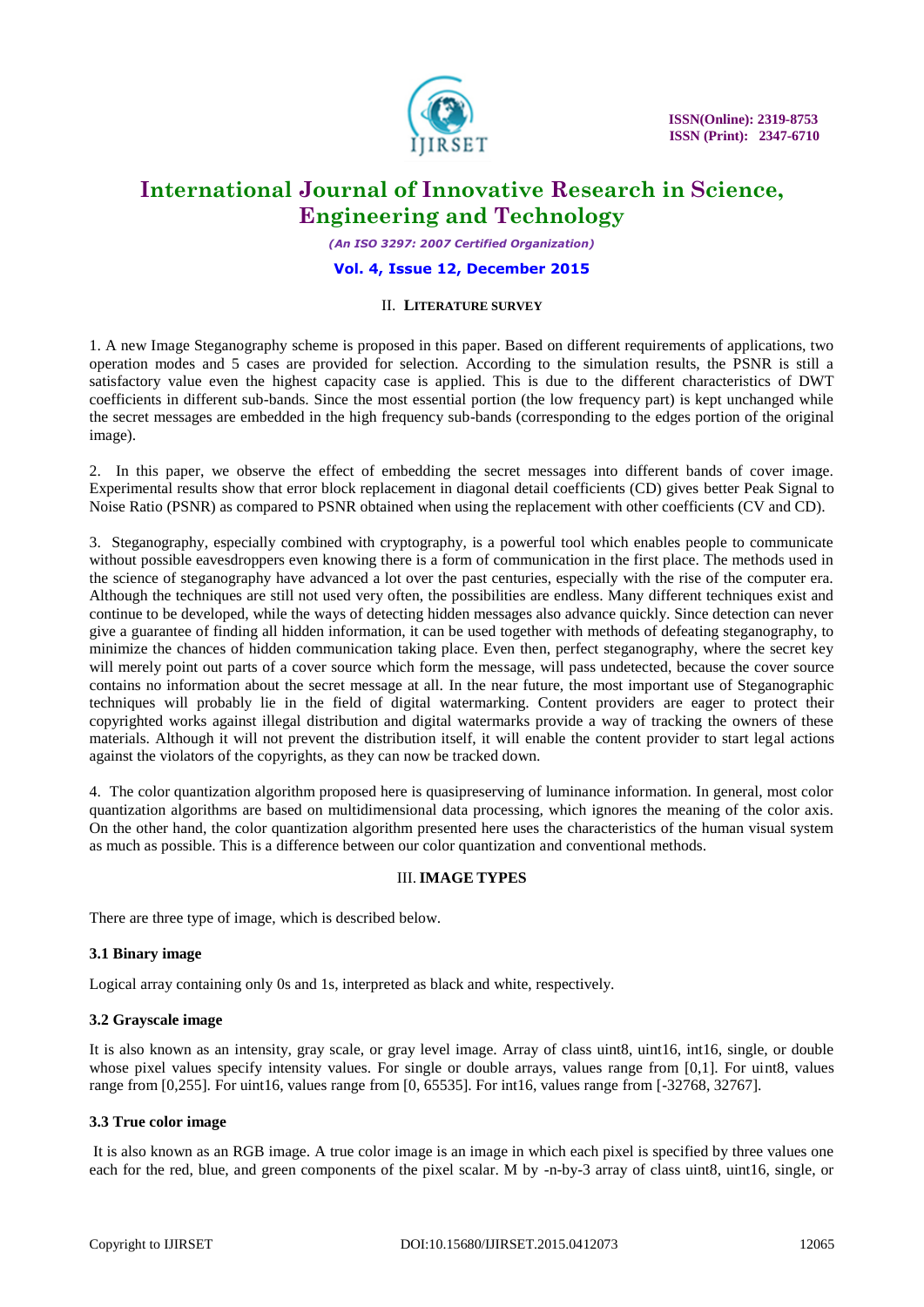

*(An ISO 3297: 2007 Certified Organization)*

## **Vol. 4, Issue 12, December 2015**

double whose pixel values specify intensity values. For single or double arrays, values range from [0, 1]. For uint8, values range from [0, 255]. For uint16, values range from [0, 65535]

#### **RGB to Gray conversion**

To convert a (RGB) color image in to Gray scale we have to use the following formula.

Intensity =  $0.2989*$ red +  $0.5870*$  green +  $0.1140*$ blue (1)

#### IV.**PROPOSED METHOD**

In this paper a novel Steganographic technique using Stationary Wavelet Transform for transmitting pictures is proposed .Two different techniques are proposed one using three level wavelet decomposition and another using single level wavelet decomposition. Take the secret image and turn it into black and white. Then apply embedding process as well as inverse transform for getting stego image.

#### **Block diagram:**



Fig1. Block diagram of proposed method

### **4.1 Median Filtering Technique**

Median Filter [1] is an image filter that is more effective in situations where white spots and black spots appear on the image. For this technique the middle value of the m×n window is considered to replace the black and white pixels.

When white spots and black spots appear on the image, it becomes very difficult to guess which pixel is the affected one. Replacing those disturbing pixels with AMF, GMF and HMF are not sufficient because those pixels are replaced by a value which is not appropriate to the original one. We have seen over the distorted images that Median Filter has better influence than that of AMF, GMF and HMF, where AMF is the best among all the mean filtering techniques and HMF has the worst performance.

### **4.2.1 Algorithm of Embedding using Three Level Wavelet Decomposition**

l. Perform three level 2D-Haar SWT decomposition as follows:

a) Take the cover image (JPEG) (512 x512) and its green plane alone and perform first level 2D-SWT on the image to obtain approximation 1 coefficient (LL 1), horizontal 1 coefficient (HL 1), vertical 1 coefficient (LH 1), diagonal 1 coefficient (HH1) respectively.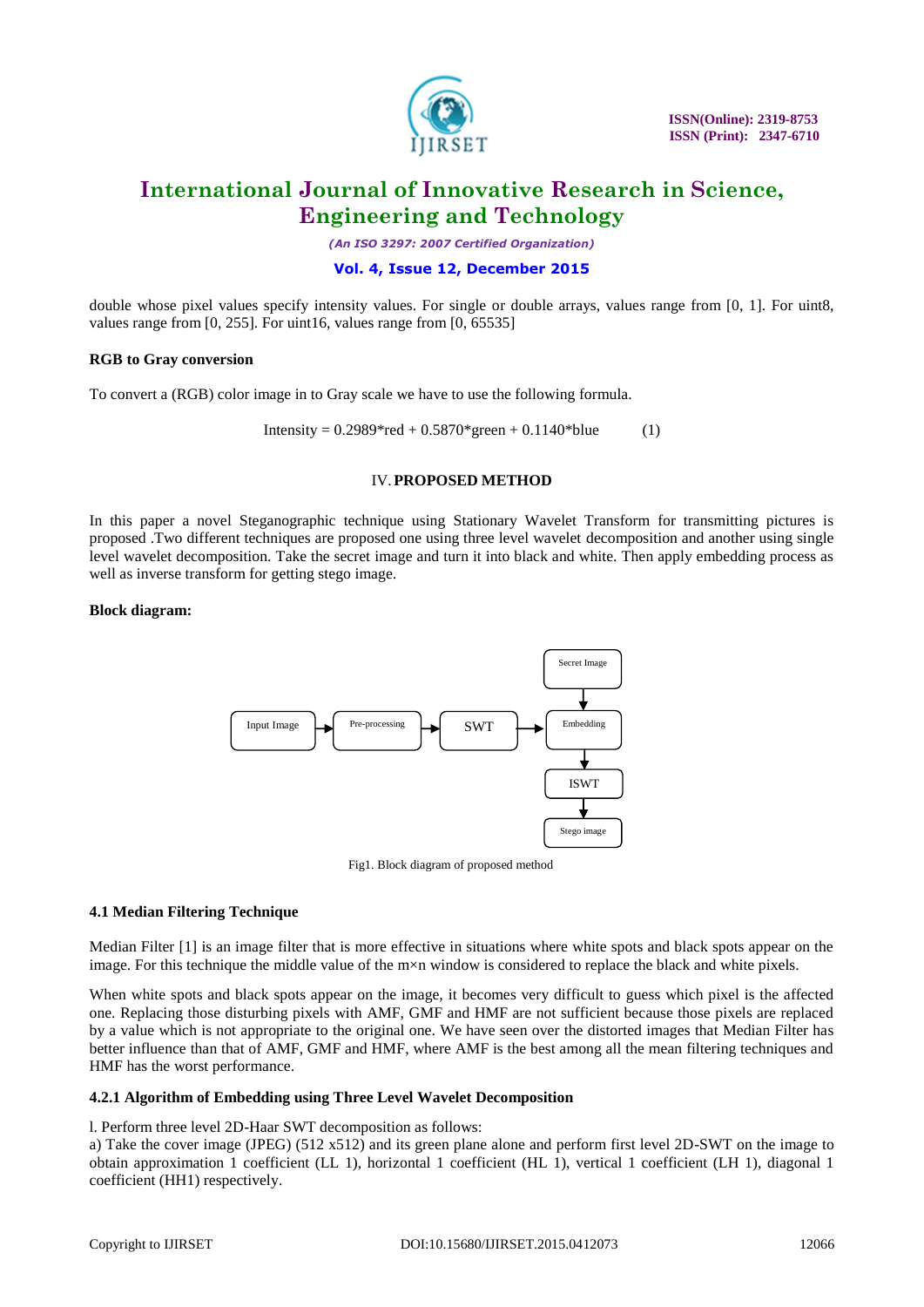

*(An ISO 3297: 2007 Certified Organization)*

# **Vol. 4, Issue 12, December 2015**

b) Take the approximation 1 coefficient (LLl) and perform second level 2D-SWT on the image to obtain approximation 2 coefficient (LL2), horizontal 2 coefficient (HL2), vertical 2 coefficient (LH2), diagonal 2 coefficient (HH2) respectively.

c) Take the approximation 2 coefficient (LL2) and perform third level 2D-SWT on the image to obtain approximation 3 coefficient (LL3), horizontal 3 coefficient (HL3), vertical 3 coefficient (LH3), diagonal 3 coefficient (HH3) respectively.

2. Take the secret image and turn it into black and white.

- 3. Perform Embedding as follows:
- a) Assume an embedding coefficient of value of 0.05.
- b) Process LL3 block by block (4x4).
- c) Process the secret image block by block (4X4).

d) The following formula is used to obtain the secret image block (4x4) which is basically swapping, Secret image block «(1-Embedding Coefficient) x LL3 intensity value) + (Embedding coefficient x secret image intensity value).

4. Perform three level 2D-Haar inverse SWT for reconstruction which is the inverse process of three level 2D-Haar SWT decomposition in order to obtain the stego image.

5. Calculate the PSNR value in order to check for the visual quality of the stego image.

### **4.2.2 Algorithm of Embedding using Single Level Wavelet Decomposition**

1. Take the original image and the secret image and take the Red (R) plane separately and perform single level 2D-Daubechies SWT decomposition on the original image as well as the secret image.

2. Assume a embedding co-efficient a of value ranging from 0 to l, coefficient of a, large increase in robustness, small increase in transparency.

3. To find the approximation co-efficient, horizontal co-efficient, vertical co-efficient and diagonal coefficient of the embedded image use the formula:

Approximation co-efficient of the embedded image  $=(1-a)^*$  Approximation coefficient of the original image  $+a^*$ Approximation coefficient of the secret image.

Similarly the same is used to find the horizontal co-efficient, vertical co-efficient and diagonal co-efficient of the embedded image.

4. Perform single level level 2D- Daubechies inverse SWT decomposition on the calculated approximation, horizontal, vertical and diagonal coefficients to get the approximation, horizontal, vertical and diagonal coefficients of the R plane of the embedded image.

5.The above mentioned procedure is done for the Green(G) plane and Blue(B) plane separately

6. Concatenate Red (R), Green (G) plane and Blue (B) plane to get the embedded image.

### V. **METRICS MEASUREMENT**

The discussed algorithms are tested with different variety of images. The performance of the algorithm is evaluated quantitatively using the measures viz. mean square error (MSE), peak signal to noise ratio (PSNR in dB). MATLAB 7.0 (R14) on a PC equipped with 2.13-GHz CPU and 2 GB of RAM memory has been employed for the evaluation of computation time of all algorithms. The values are tabulated.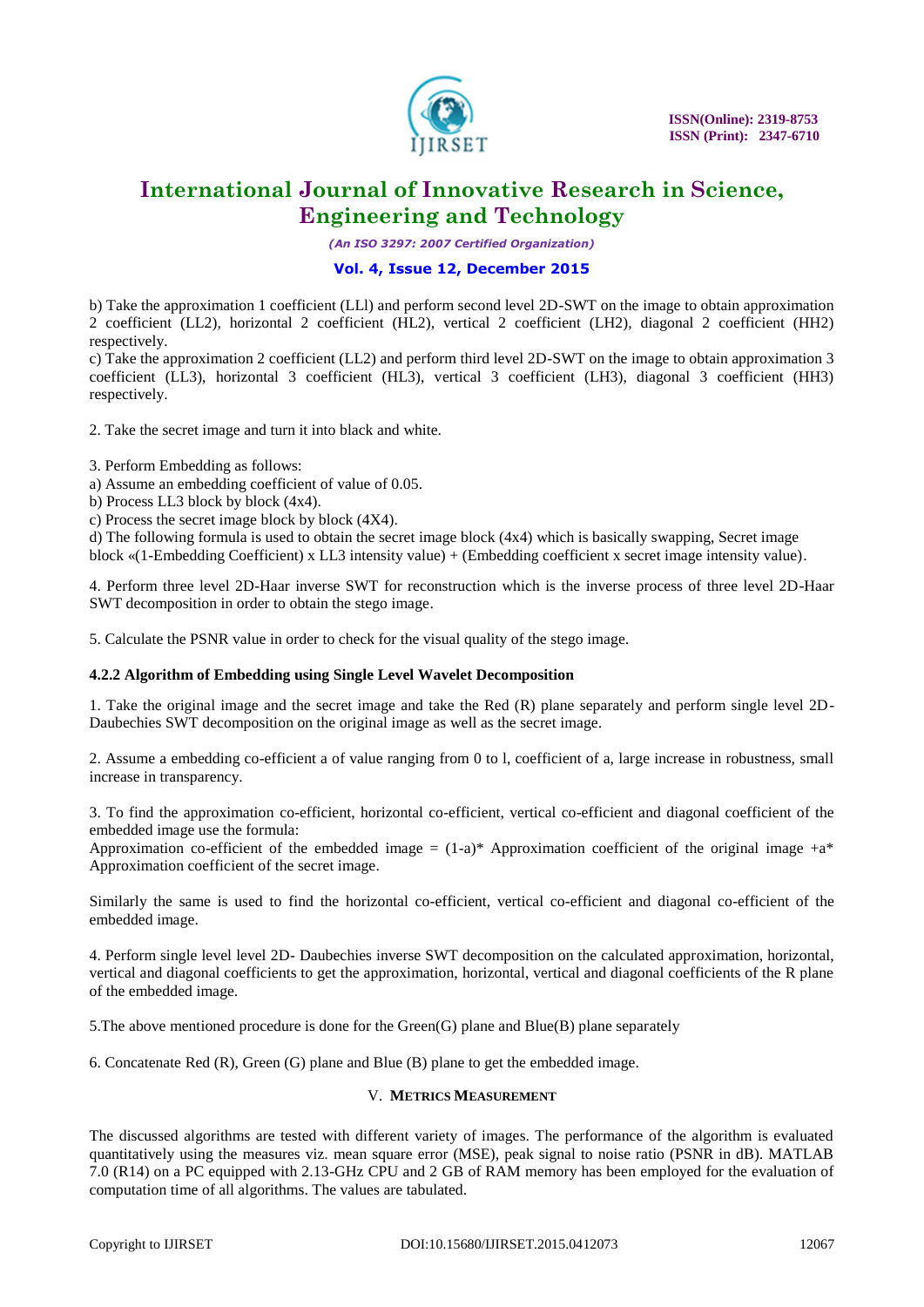

*(An ISO 3297: 2007 Certified Organization)*

**Vol. 4, Issue 12, December 2015**

$$
MSE = \frac{1}{MN} \sum_{i=1}^{M} \sum_{j=1}^{N} \{x(i,j) - y(i,j)\}^{2}
$$
 (2)

$$
PSNR = 20 \times \log_{10}(255/\sqrt{MSE})
$$

| S.<br>no | Cover<br>image | Logo<br>image | Logo size | <b>MSE</b> | <b>PSNR</b> |
|----------|----------------|---------------|-----------|------------|-------------|
|          | 1.jpg          | Logo2.jpg     | 512 x 512 | 5.796      | 32.8678     |
| 2        | Lena.png       | Logo2.jpg     | 512 x 512 | 4.816      | 34.4759     |
| 3        | 3.jpg          | Logo2.jpg     | 512 x 512 | 8.705      | 29.3350     |

| S.<br>no | Cover<br>image | Logo<br>image | Logo size | <b>MSE</b> | <b>PSNR</b> |
|----------|----------------|---------------|-----------|------------|-------------|
|          | 4.jpg          | 12.bmp        | 256 x 256 | 2.3934     | 84.3406     |
|          | 1.jpg          | $12.$ bmp     | 256 x 256 | 1.8475     | 85.4650     |
| 3        | 3.jpg          | 12.bmp        | 256 x 256 |            | 100         |

 $(3)$ 

Table1. Embedding using Three Level Wavelet Decomposition Table2.Embedding using Single Level Wavelet Decomposition

| S.no | Cover image | Logo image | Correlation |
|------|-------------|------------|-------------|
|      |             |            | coefficient |
|      | 1.jpg       | Logo2.jpg  | 0.9897      |
|      | Lena.png    | Logo2.jpg  | 0.9498      |
|      | 3.jpg       | Logo2.jpg  | 0.9903      |

| S.no | Cover image | Logo image | Correlation |
|------|-------------|------------|-------------|
|      |             |            | coefficient |
|      | 4.jpg       | 12.bmp     |             |
|      | 1.jpg       | 12.bmp     |             |
|      | 3.jpg       | 12.bmp     |             |

Table3. Extraction using Three Level Wavelet Decomposition Table4. Extraction using Single Level Wavelet Decomposition

# VI.**EXPERIMENTAL RESULTS**

Below figures shows the results of steganography using three level and single level wavelet transform. Fig.2  $\&$  3 Shows three level wavelet decomposition. Fig.4 Shows single level wavelet decomposition.



Fig2. Embedding using Three Level Wavelet Decomposition Fig3. Extraction using Three Level Wavelet Decomposition